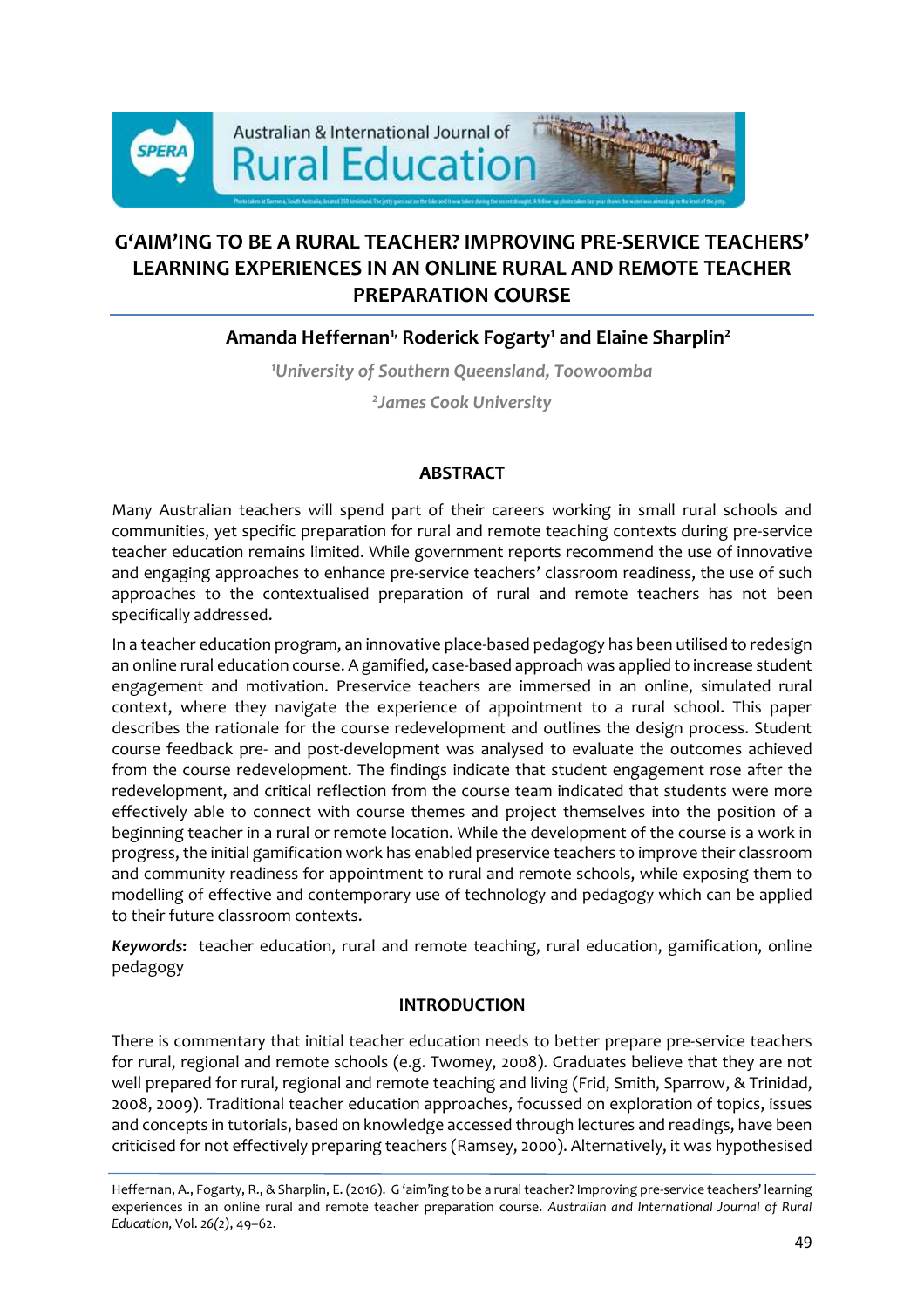by the researchers that an inquiry-based, case-study approach, making use of game theory in an online learning environment may more effectively address the needs of pre-service teachers enrolled in a rural teacher education preparation course. Based on student feedback and teacher educator reflections, a course was revitalised with a gamified approach, enabling students to immerse themselves in a rural school case context, to explore real-life scenarios through online tutorials, forum interaction and assessment tasks. This paper reports the course transformation process based on analysis of student feedback and reflective data pre and post-innovation. Further developments to continue the course improvements are outlined.

#### **PRE-SERVICE PREPARATION FOR RURAL TEACHING**

Despite reiteration of the need for specialised rural and remote teacher preparation (Commonwealth Schools Commission, 1987; Halsey, 2005; HREOC, 1999, 2000; Ministerial Review of Schooling, 1994; Yarrow, Herschell, & Millwater,1999) translation into practice has been limited. Watson (1988) reported that 88 per cent of teacher graduates in NSW and 84 per cent Western Australia, had not received any rural component in their pre-service education. By 1998, Gibson and King reported that 91 per cent of Australian universities claimed some rural focus in pre-service courses, although what constituted a rural focus and data about the percentage of pre-service teachers involved was not available. White, Reid, Lock, Hastings and Green (2008) suggest that many universities claim to have a rural and regional education or community development focus, but in reality, there is evidence of a minority of institutions providing rural preparation for preservice teachers.

Most pre-service teachers undertake their teacher education at metropolitan institutions and have limited knowledge of life beyond metropolitan areas. For these students: *rural schools, and their communities are 'unknown', 'to be feared', 'to be avoided' and have little connection with [their] life experiences* (Wallace & Boylan 2007, p. 22). Providing opportunities to become familiar with the unknown enables pre-service teachers to make informed decisions and judgements about teaching and living in rural, regional and remote locations (Boylan & Mc Swan; 1998; Halsey, 2005, 2006; Lock, 2007; Sharplin, 2002). Fear of these unknown contexts can be reduced through targeted preparation of pre-service teachers for rural teaching. To this end, initial teacher education institutions need to expose pre-service teachers to: the significant issues relevant to rural, regional and remote education; a broad representation of rural, regional and remote contexts; assist pre-service teachers to become familiar with the diversity of rural, regional and remote locations and communities; and provide them with a range of relevant knowledge, skills and experiences.

The effective preparation of teachers for rural schools is essential because, nationally and internationally, rural schools face the challenge of attracting highly qualified teachers (Sharplin, 2011). Most states in Australia offer incentives to entice teachers to accept rural appointments, such as tax advantages, additional transfer points, and additional leave and salary bonuses. However, White et al. (2008) argue that such schemes will have little impact on teacher retention if pre-service teachers have not been adequately prepared for teaching in rural schools.

Similarly, the issue of low retention rates of rural teachers can be addressed with a focus on the preparation of teachers for rural areas. Within the first five years of rural and regional practice, isolation in the way of geography and professional development is likely to result in many professionals leaving their professions in country placements (Herrington & Herrington, 2001). Community, organisation, workplace and work role factors impact on teachers' retention in rural, regional and remote schools (Sharplin, 2008).

To address some of these issues related to attraction and retention of rural teachers, teacher educators currently teaching a rural education course within an initial teacher education program

Heffernan, A., Fogarty, R., & Sharplin, E. (2016). G 'aim'ing to be a rural teacher? Improving pre-service teachers' learning experiences in an online rural and remote teacher preparation course. *Australian and International Journal of Rural Education,* Vol. *26(2)*, 49–62.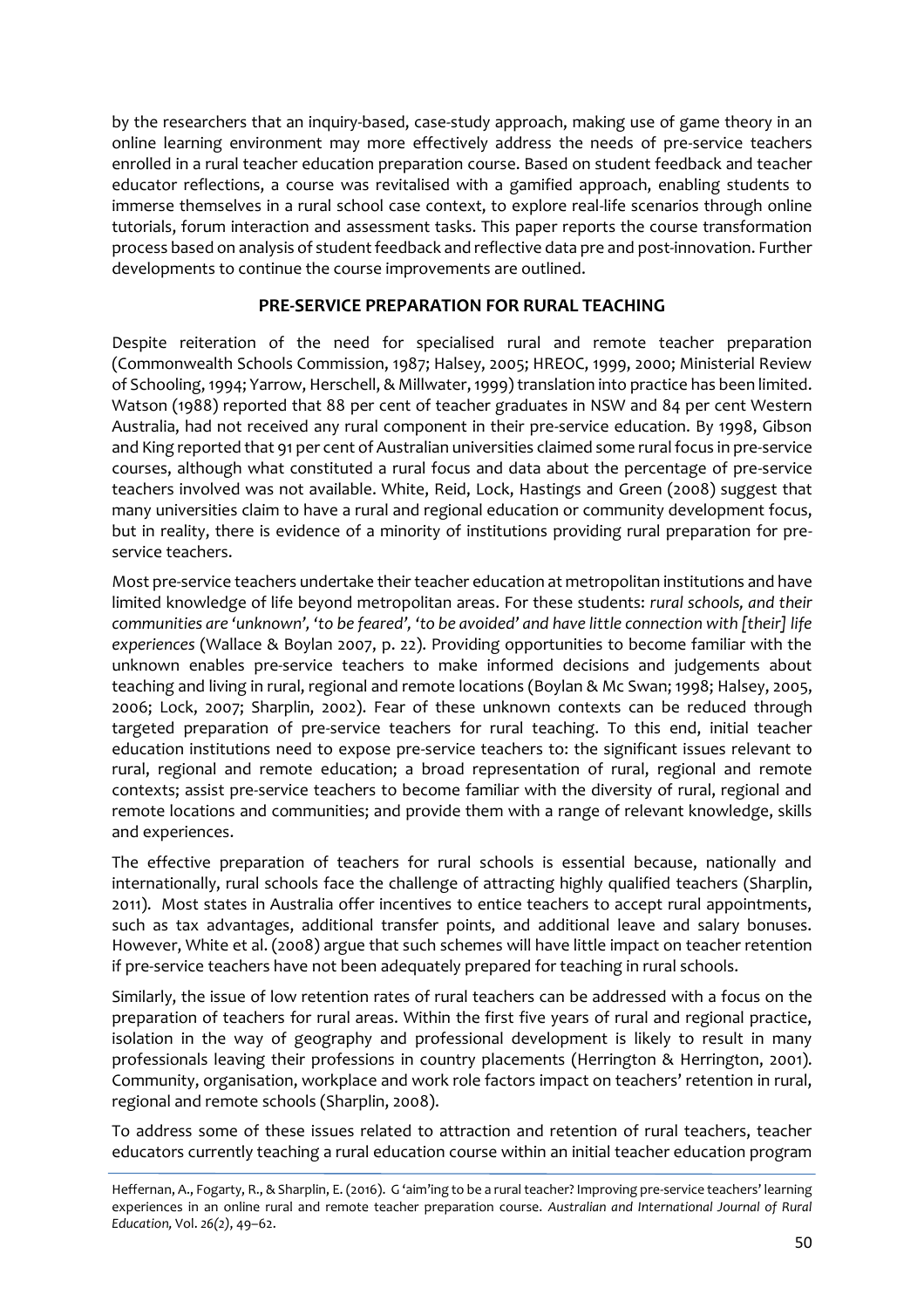explored ways of improving the course design to improve students' learning and to attract more students to enrol in a rural education course.

## **TRADITIONAL PEDAGOGICAL APPPROACHES IN TEACHER EDUCATION**

Smagorinsky, Cook, Jackson, Moore and Fry (2004) identified attributes of traditional teacher preparation approaches which they concluded do not adequately prepare teachers to deal with the complexity of real classroom situations. Pre-service teachers often experience a disconnect between the theory learned in their courses and the contexts and practices they encounter during professional placements or as a beginning practitioner (Monroe, Blackwell, & Pepper, 2010; Shulman, 1992; Stensmo, 1999; Waghorn & Stevens, 1996). One of these views - that *knowledge is fixed and transmitted* (Smagorinsky et al., p. 11) is particularly problematic. While many teacher education courses promote constructivist philosophies, the pedagogy of the courses offered does not always model these beliefs. Adopting a case-based, gamified pedagogy was seen by the researchers as one way of increasing student engagement and bridging the theory - practice nexus.

## **USING AN INQUIRY-BASED, CASE-STUDY APPROACH**

Inquiry-based learning is an active approach intended to engage students in critical thinking, with the application of prior knowledge and new investigations to investigate problems and construct new understandings (Ewing, Smith, & Horsley, 2003; Savery, 2006). Shulman (1992), advocated case studies as a means of integrating theory and practice. They represent a *paradigm shift towards a more active, collaborative and inquiry-based approach to teacher education* (Ching, 2014, p. 281), enabling pre-service teachers to develop decision-making skills in complex contexts (Heitzman, 2008). According to Shulman (1992), a case is a narrative/story detailing a set of events that unfolds over time in a particular place. A constructed case enables students: to take an active role in the learning process; work collaboratively; and engage in reflective processes to integrate knowledge and personal perspectives.

In a study by Forster and Horsley (1999), a case study approach was successful in engaging students to reflect and to transform their learning. They concluded that students *think differently - more critically and less self-centredly. They are challenged and inspired to think more deeply about their practice* (p. 23.) While Bishop (2001, as cited by Ewing et al., p. 52), also concluded that case learning was beneficial for students, he noted the importance of cases capturing *the everydayness of teaching and learning* rather than focusing on extreme events.

The innovation reported in this paper uses an inquiry-based case-study approach. The problem to be investigated is provided in the form of a rural school case, requiring the application of knowledge and skills in an authentic, real-world context. It requires pre-service teachers to synthesise and apply knowledge, with attention to specific contextual details which involve complexity (Savery, 2006). Ideally, students collaborate to enhance their relational and communication skills. Online learning environments now provide access to technology to enhance the authenticity of the cases provided by enabling cases to be presented in multiple modalities (Angeli, 2004; Ching, 2014; Zang & Blasi, 2010).

## **GAMIFYING THE CASE**

In addition to the case-based approach, the researchers wanted to capitalise on the online technology utilising it in contemporary ways, to appeal to some of the preferences of 21st-century learners. Gamification involves *the application of game dynamics, mechanics and frameworks into non-game settings* (Stott & Neustaedter, 2013, p. 1). Rather than making use of pre-existing games in education as an approach to teaching and learning, gamification focuses more on incorporating the use of game-like elements into pedagogical decisions (Al-Azawi, Al-Faliti, & Al-Blushi, 2016). A

Heffernan, A., Fogarty, R., & Sharplin, E. (2016). G 'aim'ing to be a rural teacher? Improving pre-service teachers' learning experiences in an online rural and remote teacher preparation course. *Australian and International Journal of Rural Education,* Vol. *26(2)*, 49–62.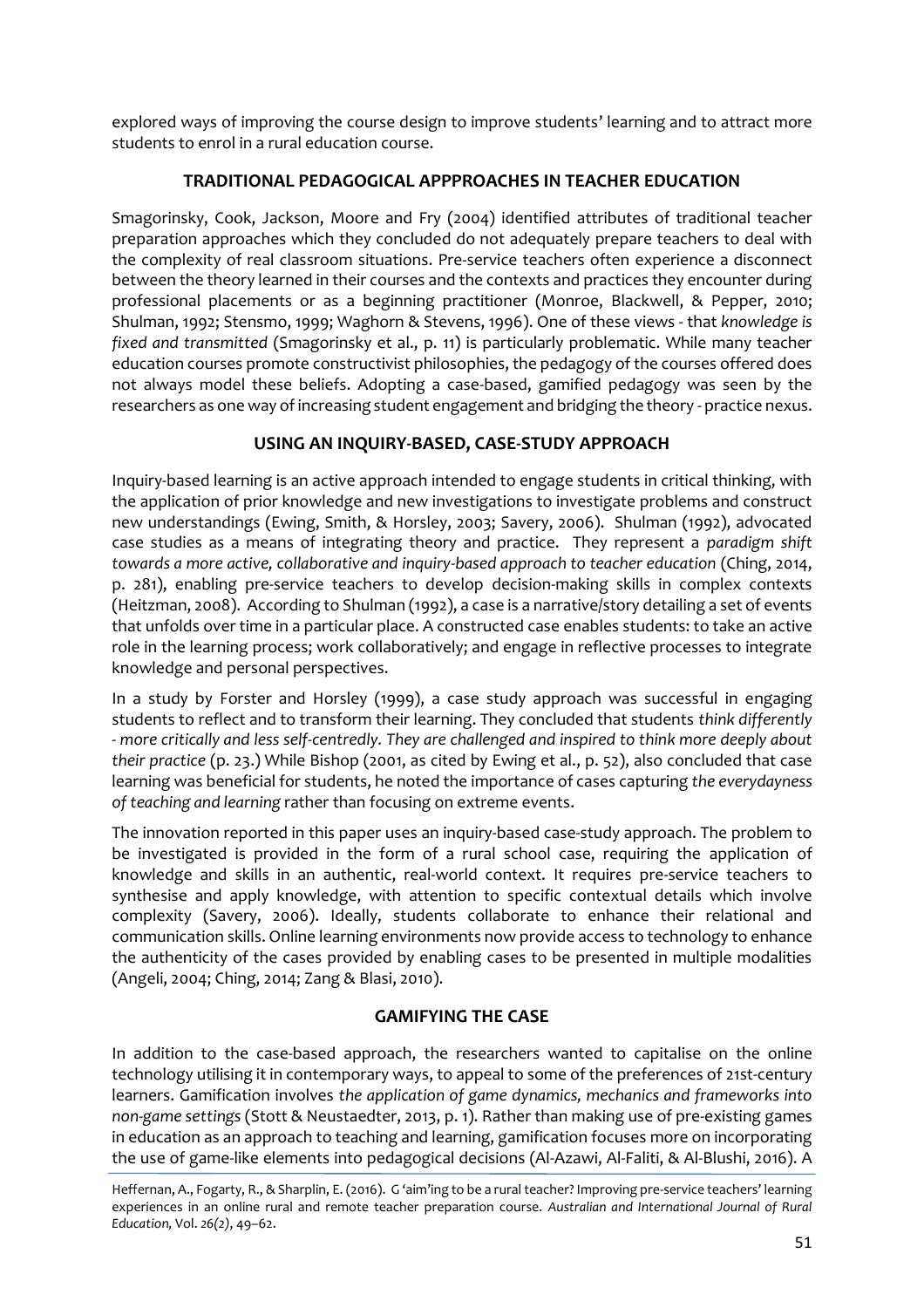report by the New Media Consortium [NMC] (2013) reported an expectation that games and gamification would increasingly be applied in higher education within two to three years of the publication of their report. They predicted increasing use of curricula structured around students accumulating points by accepting a range of possible challenges, and having more choice over the kinds of assignments (or missions) that they undertake to earn them. Student achievement will increasingly be recognised through the awarding of badges or progressions through ranking systems.

One of the main purposes of gamification is to increase student motivation and engagement. Games utilise aspects of a range of motivational theories, including operant conditioning, flow theory and social learning (Kapp, 2012). Andrew Phelps, Professor and Founding Director of the School of Interactive Games and Media at RIT (cited by Stott & Neustaedter, 2013) noted that:

*..the tricky part, and the part that is ultimately at the core of the experience, is identifying intrinsic rewards relative to the culture of the local community that one is seeking to engage, and building game-like interactions on top of those* (p. 7).

Games seek to increase the feeling of agency and ownership of the player.

Many game design features have evolved from psychological and instructional design theories (Stott & Neustaedter, 2013). Marache-Francisco and Brangier (2015) identified three dimensions of game design which should be applied in educational contexts. These include the cognitive dimension of interaction, a focus on motivation emotion and commitment and use of sensory modalities. Additionally, Daniels (2012) advocated for: the use of progression to make visual the incremental achievement of success (using levels and incremental point systems); investment to enhance feelings of pride in the work being undertaken (through publicising achievement, assigning epic meaning to the task, embedding collaboration and accountability by checking in for feedback); and cascading information theory (which involves the gradual release of information by using bonuses and countdowns, discovery processes and the synthesis of new information). These strategies enable students to have a personalised learning experience (Simon & Nemeth, 2012).

Stott and Neustaedter's (2013) review of early research into the application of game strategies in learning contexts identified that frequently the language of pedagogy had simply been transformed into the language of gaming culture. This reduces the gamification to the introduction of surface features, rather than using the essential elements of effective good game design. Although the use of incentives is common in commercial work environments, some argue that the increasing implementation of game design in a range of workplace and higher education contexts will have only a short-term benefit (NMC, 2013, p. 21). Despite the critics, who argue that gamification fails to live up to the expectations promoted (Gartner, 2012, cited by Rapp, 2015) others have found that *game-like environments transform tasks into challenges, reward people for dedication and efficiency, and offer a space for leaders to naturally emerge* (Johnson et al., 2013, p.21). The relevance of such outcomes to higher education contexts is obvious.

The essentials of good gaming design, as outlined by Stott and Neustaedter (2013, p. 3), include: creating an engaging storyline, embedding freedom to fail; providing rapid feedback and enabling progression through increasing levels of complexity. Kapp (2012, np.) emphasised that *people learn*  facts better when the facts are embedded in a story rather than in a bulleted list. A realistic and engaging storyline can increase motivation and transfer of learning. The idea of freedom to fail is consistent with valuing the development of risk-taking as part of the learning experience. As educators, especially as teacher educators, the researchers encourage students to experiment with ideas and concepts in order to achieve deep learning rather than opting to look for safe pathways to simply gaining high grades. To support this, additional formative assessments can be incorporated into the course design to provide opportunities for additional targeted feedback.

Heffernan, A., Fogarty, R., & Sharplin, E. (2016). G 'aim'ing to be a rural teacher? Improving pre-service teachers' learning experiences in an online rural and remote teacher preparation course. *Australian and International Journal of Rural Education,* Vol. *26(2)*, 49–62.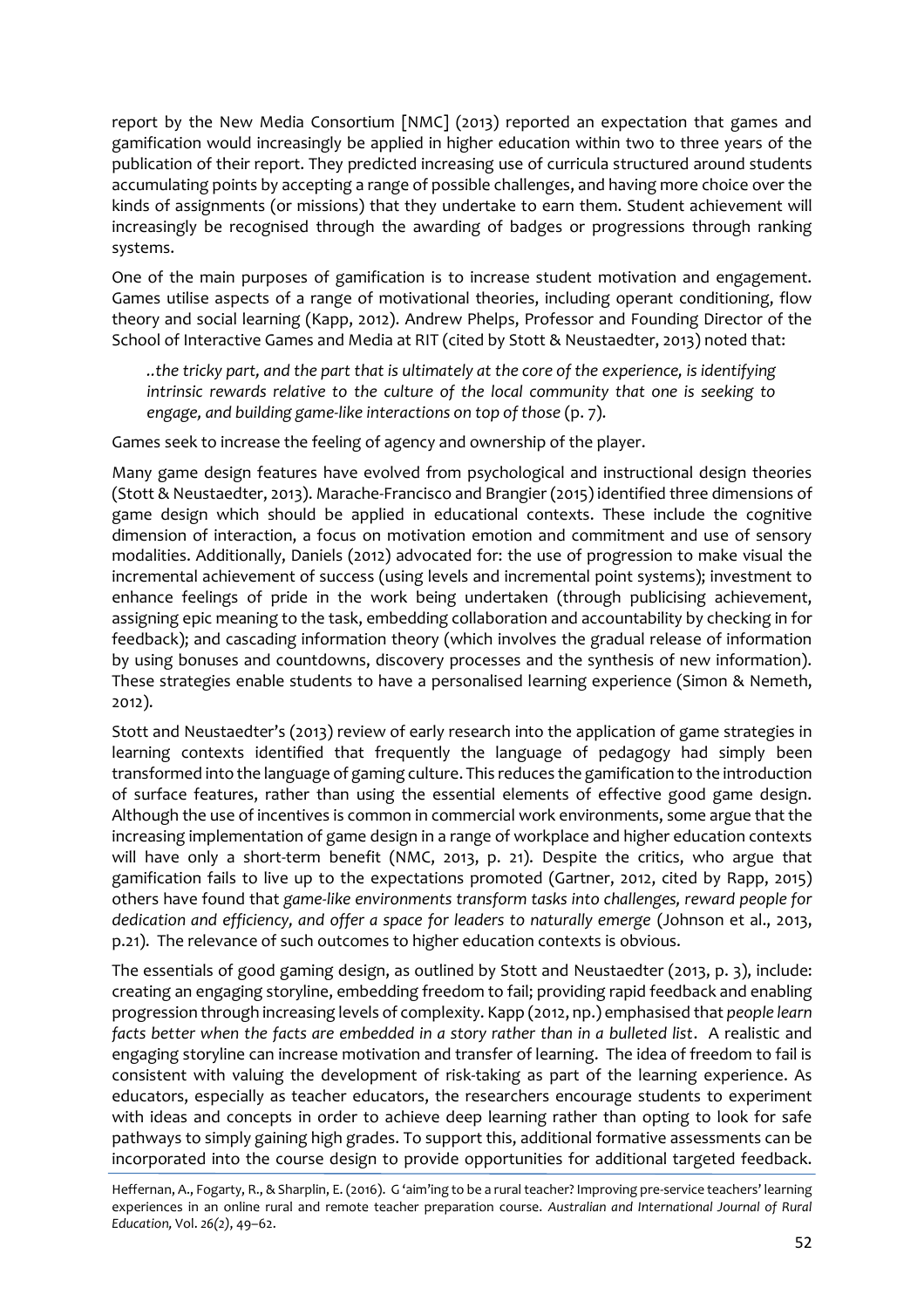This is often achieved by the use of more self-paced activities, the use of additional question and answer activities and opportunities for the provision of comments by others. Such activities provide the scaffolding for students to progress to increasing levels of difficulty or complexity.

#### *Potential Drawbacks to Gamification*

Though the course team chose to explore gamification due to the aforementioned benefits of the approach, the literature does raise some cautions about the approach. Burke (2014) identified that as gamification grows in popularity, as an increasing number of organisations start gamifiying daily events people may potentially become fatigued and start avoiding poorly designed solutions as a result. Thus, quality design of learning experiences remains vital in approaches that include gamification. Further supporting this, Fenn and Raskino (2013) predicted that as a result of poor design, the vast majority of gamified applications would fail to meet their objectives. Other drawbacks identified within the literature include an overestimation of the potential gamification holds in meeting objectives, with Burke (2014) highlighting a commonly-held perception that gamification 'can make anything fun' (para. 10). In reality, he noted, there are limits to what can be achieved through gamification. It is important, therefore, not to gamify learning for the sake of it. We contend that it must be a focused effort where the specific outcome will be enhanced by gamification, to avoid the potential for the game itself to overwhelm the intention of the learning experience.

Indeed, much of the literature indicates that further research is needed about gamification's effectiveness in comparison to other pedagogical approaches (for an example of this call for research, see Kim, 2015). One aspect of gamification requiring further attention is the level of detail included in the approach and how this impacts upon user experiences. For example, the literature features discussions about 'shallow' or 'deep' gamification and how the level of detail within each approach might influence enjoyment of the gamified learning activity (Lieberoth, 2014). Preliminary findings from Lieberoth's (2014) study found that the depth of gamification might not necessarily have a significant influence on student enjoyment, as students who undertook the gamified tasks reported the same level of enjoyment regardless of the depth of gamification. However, as is evident in much of the literature on gamification, the author cautioned that further investigation was needed into this aspect of the approach.

Although the aforementioned possible drawbacks are important to consider when considering undertaking the gamification process, the course team elected to proceed due to the potential the approach had for transforming learning within this particular context. As Al-Azawi, Al-Faliti and Al-Blushi (2016) noted when comparing digital game-based approaches with more traditional approaches, gamification has the potential to produce better learning for students (provided that appropriate resources are developed as part of the process). Thus, when undertaking the course re-development process, we ensured to keep the key priorities and learning outcomes at the forefront of decisions about learning and teaching.

#### **METHOD**

This paper is based on quantitative and qualitative data collected from a course evaluation instrument between 2013 and 2015. The end of course evaluation data included responses from 79 students, with 13 students responding in 2013, 23 responding in 2014, and 43 responding in 2015. In addition, the researchers' reflections (in the form of reflective anecdotes and course team discussions), unsolicited student emails and comments providing feedback, and the course documents were also used as a source of data. Permission to use this data was gained through the university research ethics process (reference number HREC H15REA218). The research

Heffernan, A., Fogarty, R., & Sharplin, E. (2016). G 'aim'ing to be a rural teacher? Improving pre-service teachers' learning experiences in an online rural and remote teacher preparation course. *Australian and International Journal of Rural Education,* Vol. *26(2)*, 49–62.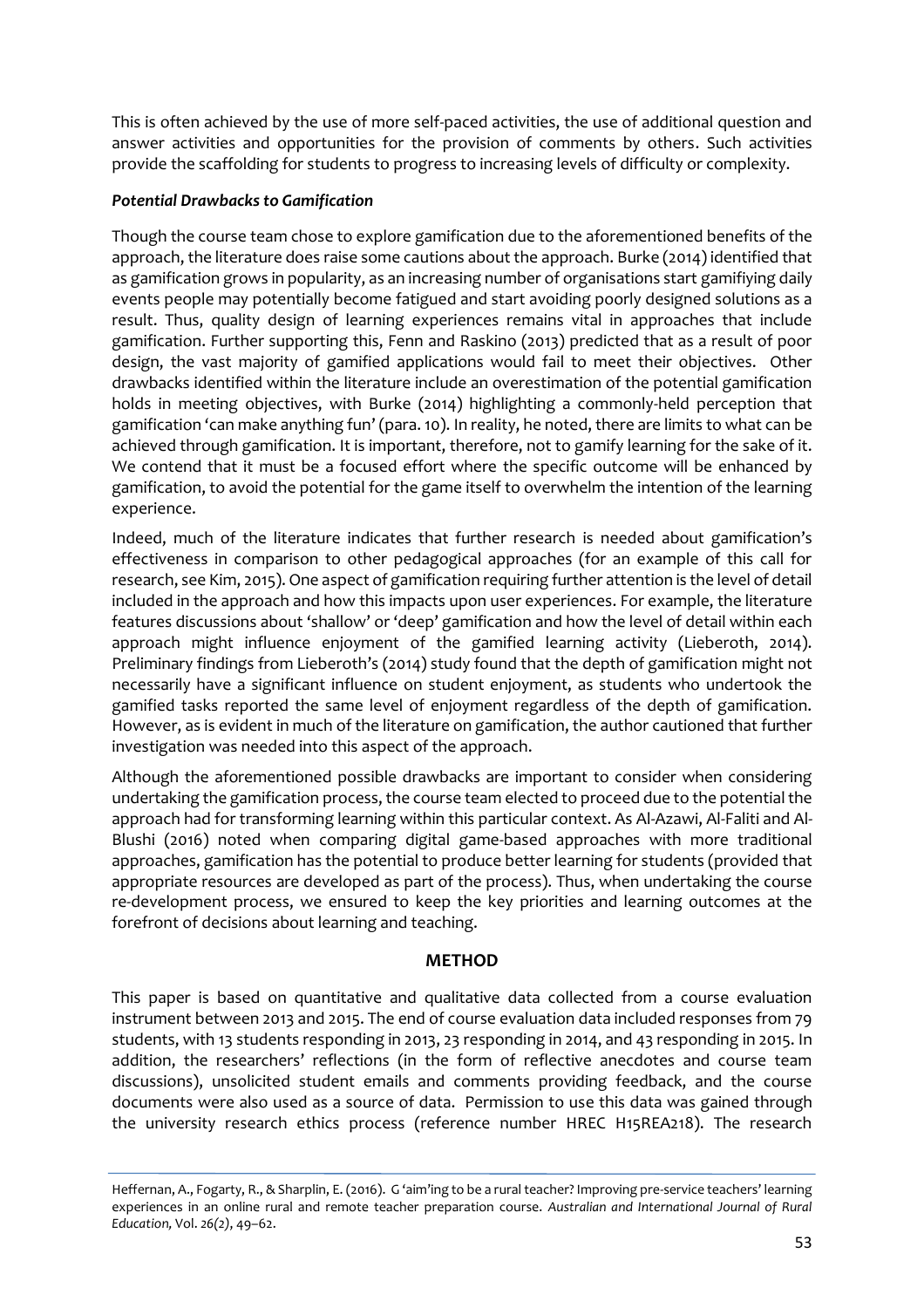processes conform to all the requirements of the National Statement on Ethical Conduct in Human Research (National Health and Research Council, 2015).

The qualitative data was inductively analysed using an emerging thematic analysis as described by Burnard (1991), adapted from grounded theory methods and consisting of multiple stages of analysis. From this analysis, themes were developed which indicated the positive impact of the course redevelopment and have provided direction for ongoing course improvement. Data will continue to be collected over subsequent deliveries of the course.

## **THE EVOLUTION OF THE RURAL EDUCATION COURSE**

Addressing this challenge, teacher educators at a regional university adopted an embedded, gamified case-based approach within an online rural teacher education course. The course is an elective situated in students' third year of study, as part of a four-year program. Enrolments over the past few years have remained consistent between approximately 25-30 students. These enrolments were not high, given the regional location of the university and that many students are from rural or remote backgrounds themselves, with more than 75 per cent of students studying online. The course is primarily delivered in an online mode to students located around Australia and internationally. The researchers assumed coordination of the course in 2013 and determined that there was scope for review and revision of the course content and design, with the aim of reinvigorating the course to encourage higher levels of enrolment and engagement in the area of rural and remote education.

#### *Description of Innovation*

The course was previously run in a traditional topic-based manner, using readings and responses and group presentations of assessments related to topics as the guiding delivery mode. The researchers were eager to see higher enrolments in the course and more engagement from the students electing to take the course. In addition, based on their own rural education experience, the researchers felt that there were additional practical aspects to teaching in rural or remote locations that needed to be included in the course, or further developed. This was supported by feedback in student evaluations after the first year of coordinating the course. Finally, the researchers wanted to take advantage of the online delivery mode to explore a variety of pedagogical approaches designed for online learning.

## *Course Design*

The concept of gamification emerged from researcher discussions as a way of presenting students with a realistic, interactive experience. The original design was based on a simulation approach to the development of an online case-based school context. The case-based approach enabled the researchers to provide students with a simulated experience of working at a rural or remote school during the first term of their appointment.

The university uses Moodle online learning spaces, referred to as Study Desks. These spaces contain all the learning resources needed for the completion of the online course, including spaces to access all learning materials in digital format, complete e-tivities, participate in discussion forums and upload assessment tasks. Students can participate in synchronous online tutorial sessions or view recordings of tutorial sessions.

A virtual school environment populated by students and located within a community was created. The school setting was a composite based on the researchers' knowledge of many rural and remote school locations. A real geographical location with the associated environmental and

Heffernan, A., Fogarty, R., & Sharplin, E. (2016). G 'aim'ing to be a rural teacher? Improving pre-service teachers' learning experiences in an online rural and remote teacher preparation course. *Australian and International Journal of Rural Education,* Vol. *26(2)*, 49–62.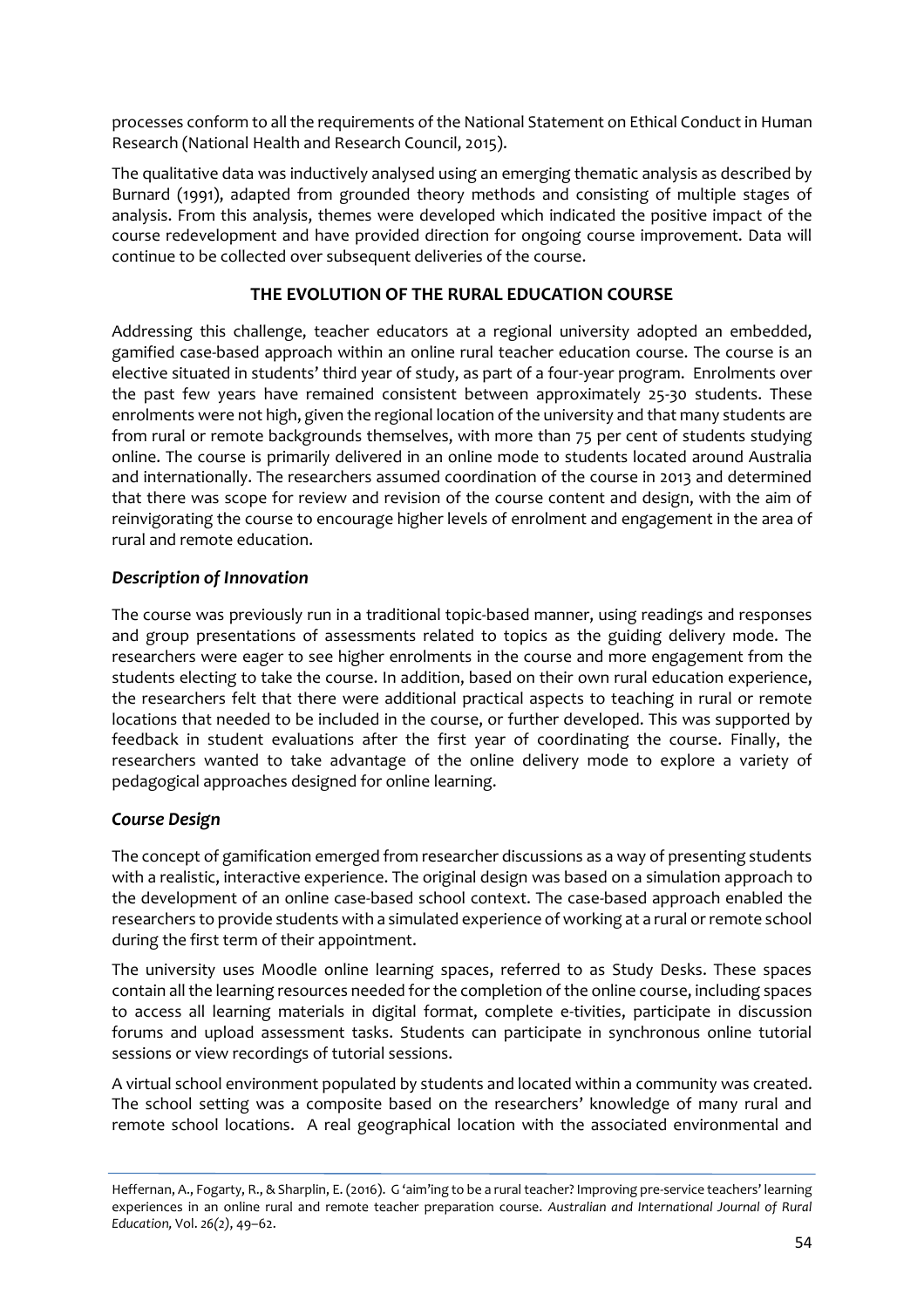geographical details enabled pre-service teachers to virtually experience life in this type of community. Thus, 'Sandy Plains State School' was created.

At the beginning of the semester, pre-service students receive an online letter informing them of their appointment to Sandy Plains State School. They are provided with contextual information about the school's students and staff, the wider community, and the local area. The study desk sets out the experiences or events that the 'new graduates' might face in their first term of teaching in a week by week format over ten weeks. Each week students are expected to engage with multi-modal resources that form learning pathways, culminating in a requirement to engage with their colleagues to respond to a problem, a question, or a provocation. Thus, the approach provides students with practical understandings and strategies for events that are likely to occur in a school, all in a supportive environment that encourages creative thinking and risk-taking in their perceptions of responses to these events.

Given that the course was to be delivered wholly online in its first semester, it was decided to tailor the course specifically for online delivery using e-learning pedagogies, rather than designing it for face-to-face delivery and adapting for online. This ensured a shift away from a more traditional recorded lecture and accompanying forum discussion mode of learning and enabled exploration of various ways of engaging students and encouraging them to feel like they were part of a learning community. Having previously used Salmon's (2013) e-tivity format in other courses with great success, this formed a grounding for the design of the course activities each week. This approach encourages the use of traditional content as the 'spark' to invigorate student participation and engagement, and the use of technology to enable student-driven learning and interaction (Salmon, 2013, p. 6). While traditional elements of course design are still included in the course writing process (for example, the alignment of weekly activities or content with assessment and course objectives, clear assessment criteria, and effective communication between course team and students), the e-tivity approach encourages creative uses of available technology to support active learning among students.

## *Pedagogy – e-tivities*

Forming the basis for the e-tivities each week were multi-modal learning pathways, an approach which was used for a number of reasons. Firstly, rather than the traditional approach of using written modules, which could often be text-dense, the nature of these learning pathways would enable the content to be adjusted and new resources to be included more easily. In addition, taking advantage of the online nature of the environment, enabled a more exploratory approach to be taken to the pedagogy used within the course and to encourage students to seek further information from outside of the course environment. Responses to the e-tivities required students to remain in character as a teacher at Sandy Plains and focused heavily on reflection based on what they had learnt during the week. Students were asked to reflect upon their learning and consider how it might impact upon their teacher at Sandy Plains, or in a rural or remote school in the future.

The e-tivity format was adopted in conjunction with a commitment to use the tools available within the institution's online environment, so responses were intended to take the form of not only the traditional forum posts, but also other approaches such as collaborative wikis, voice-authoring tools (for students to speak, rather than write their responses), and graphic organisers, among others. Some of these tools (such as the wiki) presented issues regarding technology and student competence with technical elements such as formatting, and others presented issues in terms of student engagement and confidence. For example, in the week where the voice-authoring tool was used, the vast majority of students elected to use the written option, suggesting that they either did not want to, or could not, use the voice authoring tool. Further exploration would be

Heffernan, A., Fogarty, R., & Sharplin, E. (2016). G 'aim'ing to be a rural teacher? Improving pre-service teachers' learning experiences in an online rural and remote teacher preparation course. *Australian and International Journal of Rural Education,* Vol. *26(2)*, 49–62.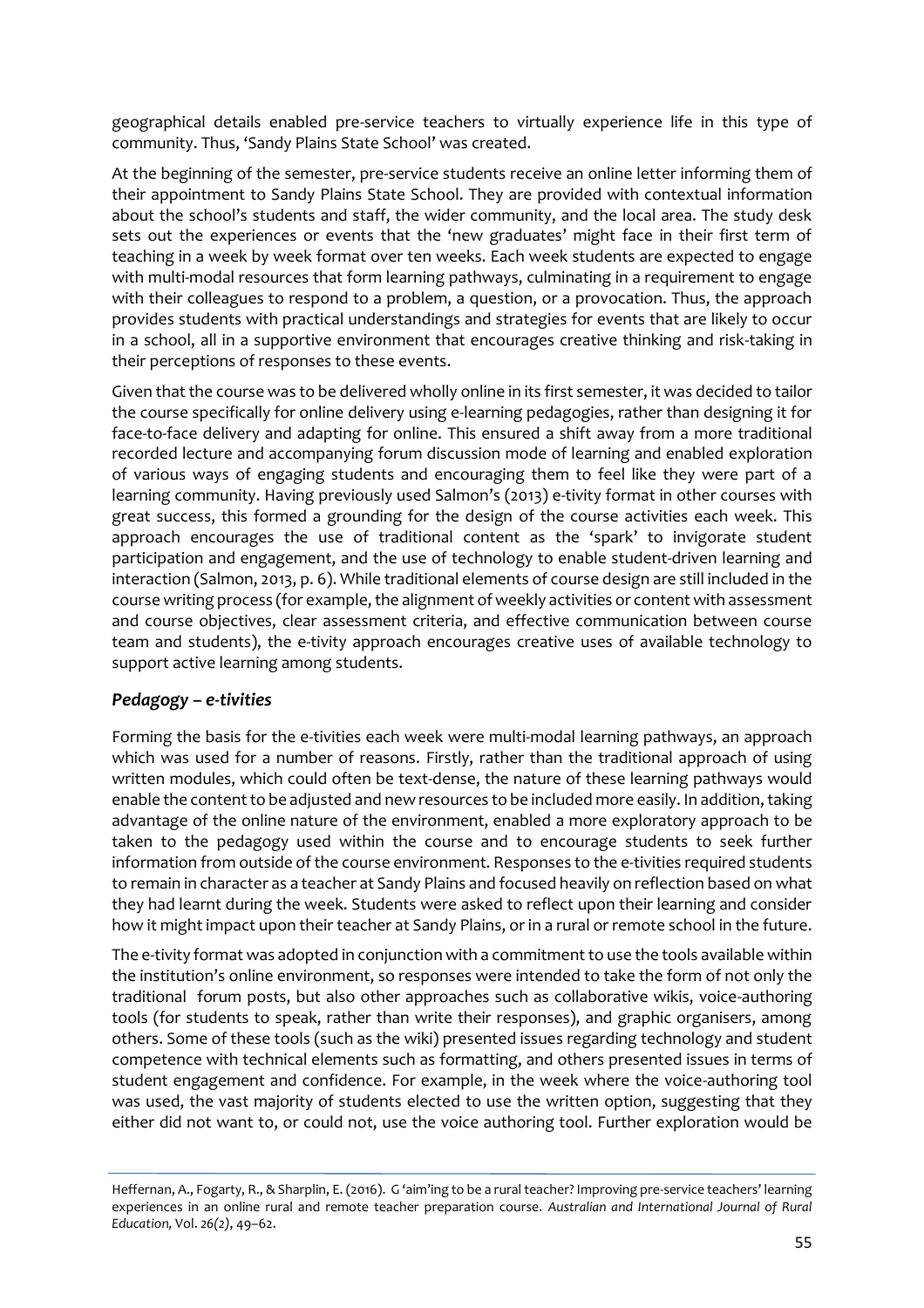useful to better understand why this may have been the case and whether student engagement was more consistent with some tools over others.

#### *Assessment*

Assessment was redeveloped using a backward design approach (Wiggins & McTighe, 2005) to ensure that the course explicitly scaffolded the assessment through the weekly content knowledge, access to information and development of skills that they would need to be successful. While guided by the Australian Institute for Teaching and School Leadership's (AITSL) accreditation requirements for initial teacher education programs (2013) and the Australian Professional Standards for Teachers (APST) (2012), the researchers had some flexibility to incorporate multi-age planning tasks, which were informed by student feedback and staff reflections upon teaching the course in its previous incarnation. When asked what they would improve for future offers of the course, students in previous semesters had left feedback indicating that they would appreciate more of a focus on multi-age planning and teaching, with comments including:

*… would have liked more assessment on planning for a multiage classroom* and *maybe some more information on multi-aged classrooms. The only reason I suggest this is because when I was researching schools I found that most of them have multi-aged classes and I would personally like to learn more about that*.

This aligned with staff reflections. Given the high percentage of schools in rural and remote locations that run multi-age classes, students are likely to be teaching in such an environment so the course seeks to provide practical strategies for planning and teaching composite or multi-age classes. The case-based element of the course is very heavily represented within the assessment when students choose a class within the case study environment to plan for, with diverse student needs that may often be present in a rural or remote classroom. Students are also encouraged to use the additional information about Sandy Plains to inform their planning. Beyond the classroom information in the assessment task, they might choose to incorporate or consider the identified school priorities, the data presented about the school and its students, the availability and reliability of technology, and the human resources (including volunteers) that are identified throughout the course as being an element of the school.

Students are also required to synthesise and reflect upon their learning at the end of the semester by creating a 'survival kit' for future teachers joining the staff at Sandy Plains, identifying key complexities from throughout their semester of study and providing their future colleagues with possible strategies, resources, and other avenues to address these potential challenges. This enables them to demonstrate their understanding of the key issues they have discussed throughout the semester, while also articulating the nature of support that is available for teachers in rural and remote locations; particularly important given the research indicating that early attrition of teachers can be in part due to a feeling of isolation (Sullivan & Johnson, 2012), and lack of feeling supported by the wider system (Manuel, 2003).

#### **FINDINGS**

#### *Student Engagement*

Anecdotal observations of the staff suggested that student engagement increased from previous semesters which had a more traditional delivery mode. Students were very keen to share resources with each other, which indicated a culture of collaboration and co-operation within the course, consistent with the social interaction of gaming contexts. There were regular discussions about more general issues pertaining to rural and remote communities and teachers, beyond those that were raised within the course. This served to create a sense of community who shared an interest

Heffernan, A., Fogarty, R., & Sharplin, E. (2016). G 'aim'ing to be a rural teacher? Improving pre-service teachers' learning experiences in an online rural and remote teacher preparation course. *Australian and International Journal of Rural Education,* Vol. *26(2)*, 49–62.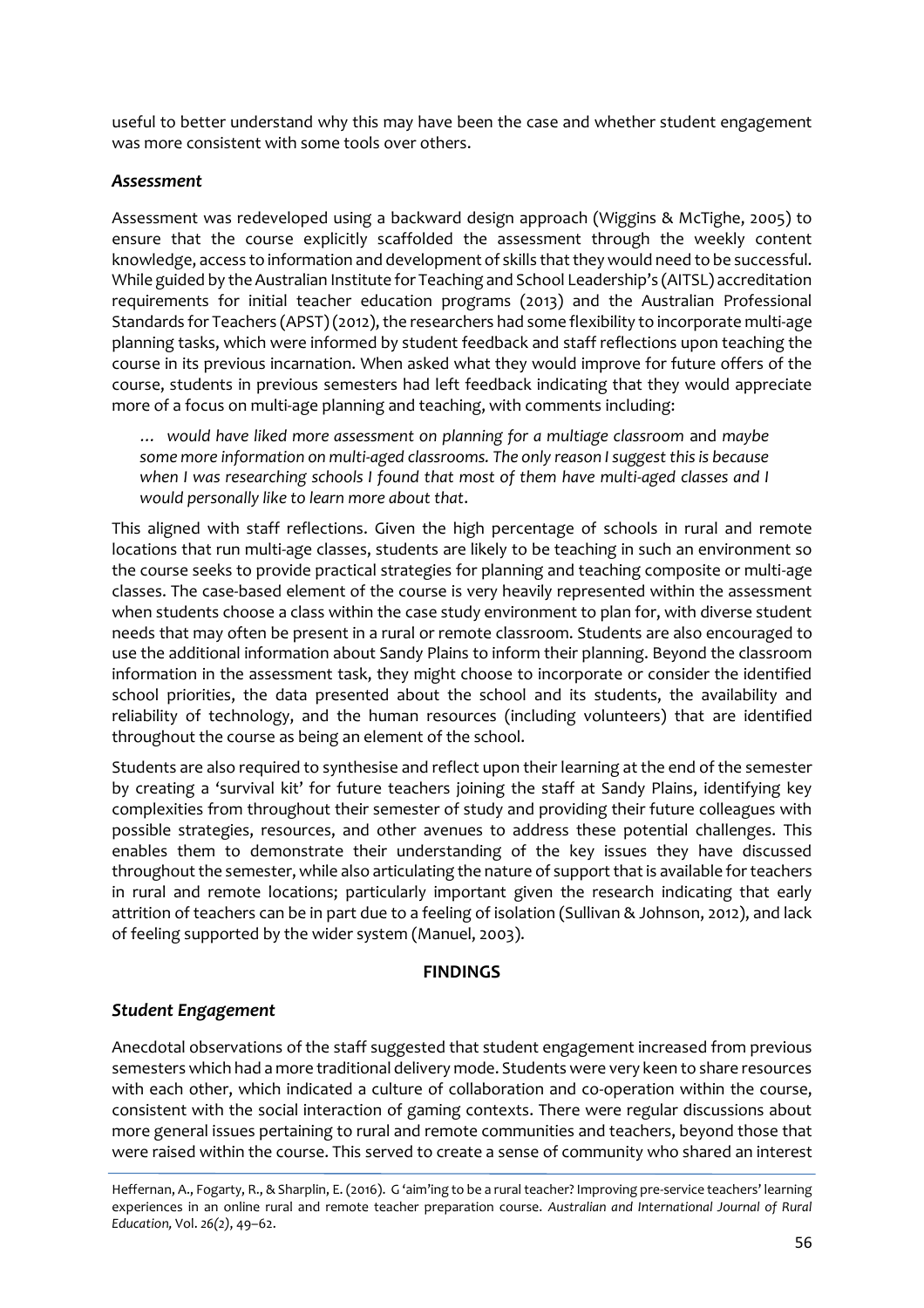in these issues impacting upon rural and remote communities, as well as enabling students to make connections to the wider implications of these issues for their own 'teaching practice' at Sandy Plains, as well as in future teaching locations. The organic nature of these discussions, including those initiated by the preservice teachers, also indicates a higher level of engagement from students.

Data were analysed through an emerging thematic analysis, with key themes that arose listed below:

- The 'Sandy Plains' concept (gamification elements and case-based approach).
- Course's assistance in preparation for rural or remote teaching placement.
- Teaching approach or pedagogy (communication, networking, relationships, and online teacher presence).
- Course design (e-tivities, weekly scaffolding, and course resources).
- Student satisfaction with the course.
- Relevance of assessment items.

The qualitative data gathered through student course evaluations was wholly positive about the course design and content. Students commented upon the relevance of the gamified location of Sandy Plains, with feedback as follows:

*the real-life scenario of the course and course material is brilliant,*

*[...] awesome. So many times we are told 'teach real world' Hello! So real world!*

Recurring feedback of descriptions about the course from students illustrated the 'engaging', 'realistic', 'relevant', 'real-world', and 'meaningful' nature of the use of Sandy Plains as a pedagogical approach.

Students also commented that they felt more prepared to teach in a rural or remote location as a result of undertaking the course, which addresses some of the concerns about under preparation from graduates, discussed in the literature (Frid, Smith, Sparrow, & Trinidad, 2008, 2009). Another emerging theme saw students commenting positively on the relevance of the assessment items, with many identifying in particular that they would use the skills developed through planning a multi-age unit in their future teaching careers.

Evaluation data specifically seeking feedback on areas for future improvement of the course reflected student satisfaction and engagement, focusing on timetabling issues and administrative processes at a higher university level. One comment, in particular, reflected student satisfaction with the course:

…*the only thing that could improve is for more students to enrol, this course is amazing*!

The student evaluation five-point-scale rating data also reflected this level of student satisfaction with the course wherein the course significantly outperformed the average ratings of the school, the faculty, and the university as a whole on every question. Word of mouth among students also had a significant impact upon the enrolments within the course, which increased from approximately twenty-five students to over seventy-five students between the 2014 and 2015 offers.

## **FUTURE DEVELOPMENTS**

This first redevelopment of the course has utilised many of the surface features of gamification that were noted by Stott and Neustaedter (2013). Future course development will include a wider range of the game design elements with the introduction of badging and a strategy to enable students to earn bonus points for engaging in additional learning activities which will enable them

Heffernan, A., Fogarty, R., & Sharplin, E. (2016). G 'aim'ing to be a rural teacher? Improving pre-service teachers' learning experiences in an online rural and remote teacher preparation course. *Australian and International Journal of Rural Education,* Vol. *26(2)*, 49–62.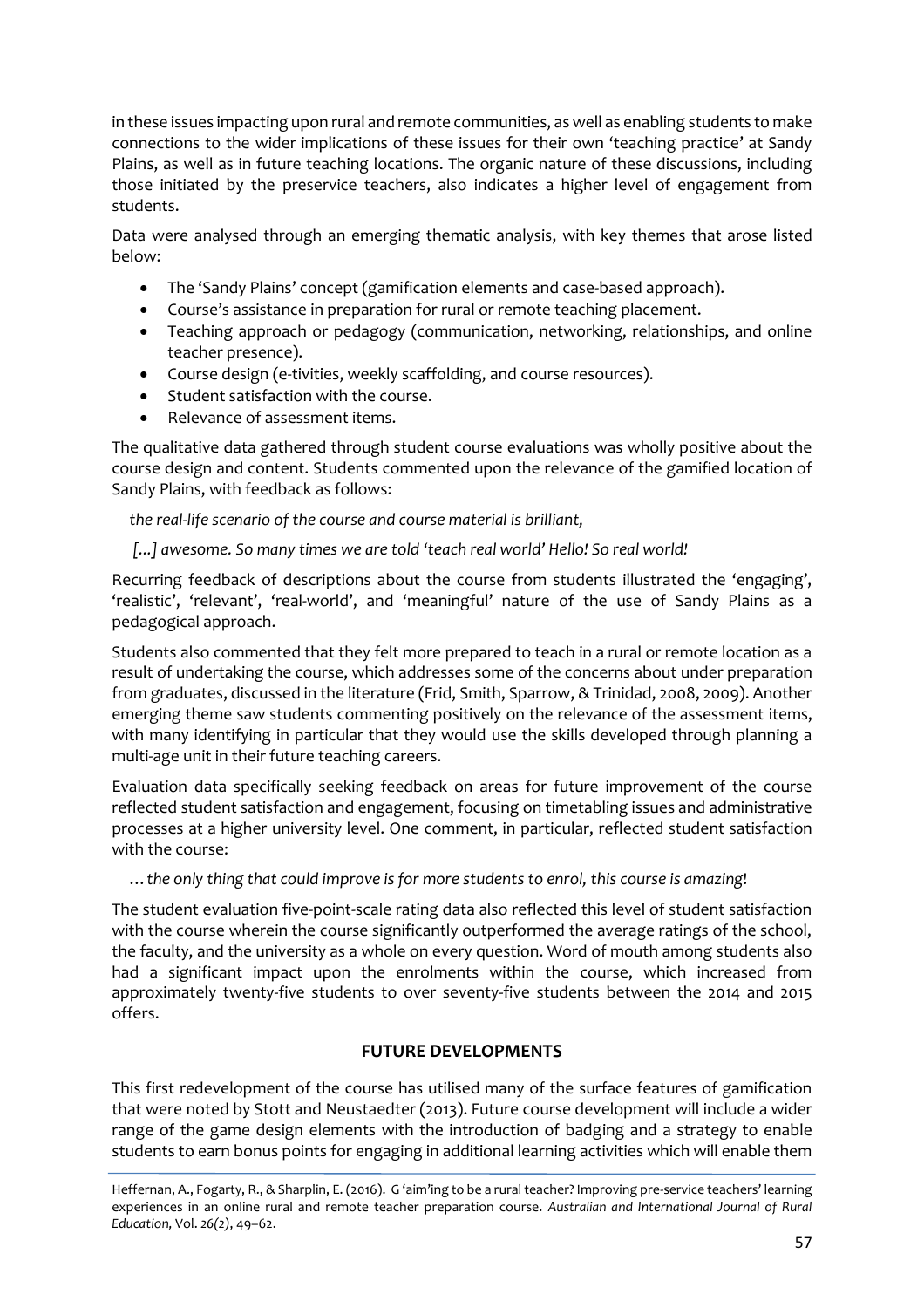to extend their knowledge and skills at higher cognitive levels or by engaging in more complex scenarios. Further options being explored include having students 'unlock' the next level of content as a way of progressing through the course. Ultimately, the researchers envisage the development of multiple school sites which could enable preservice teachers to simulate in-school and across-school interaction, and utilise competition between the school contexts, in the way that real-life rivalries exist between schools.

One of the challenges with the implementation in 2015 has been the adaptation of this online course to include a face to face and blended mode of delivery. While this was a positive change brought about as a result of the significantly increased enrolment numbers from previous semesters, it also presented challenges wherein students did not necessarily engage in the online component of the course as intended, and the case-based approach was weakened on-campus as a result.

#### **CONCLUSION**

The implementation of a case-based, gamified approach to prepare teachers for living and working in rural and remote locations proved to be successful. Student engagement improved, as measured by the course evaluation data and the course team's anecdotal observations. Feedback from previous semesters was addressed through the redevelopment of the pedagogical approach used in the course and the introduction of new assessment pieces, aimed to develop the specific planning skills often required of teachers in rural schools. Weekly interaction between students and the content, students and each other, and students and the course team enabled pre-service teachers to envisage themselves in the role of a beginning teacher in a rural or remote school and consider the implications of a range of complexities on their teaching practice. The real-world connections and authentic nature of the course and its assessment removed some of the fear of the unknown by enabling students to experience the challenges of teaching in rural and remote locations while feeling supported in an online community of learners.

Heffernan, A., Fogarty, R., & Sharplin, E. (2016). G 'aim'ing to be a rural teacher? Improving pre-service teachers' learning experiences in an online rural and remote teacher preparation course. *Australian and International Journal of Rural Education,* Vol. *26(2)*, 49–62.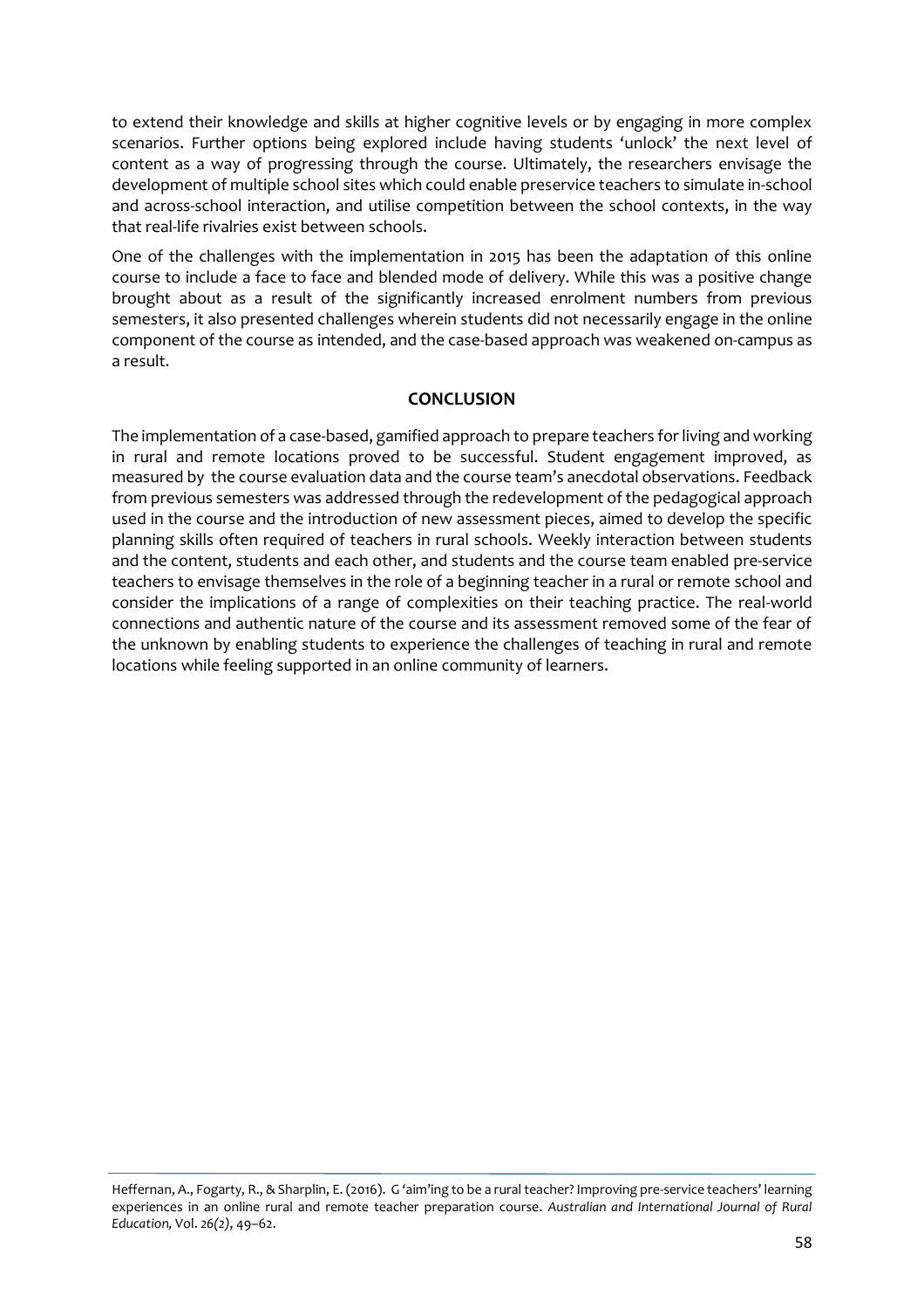#### **REFERENCES**

- Al-Azawi, R., Al-Faliti, F., & Al-Blushi, M. (2016). Educational gamification vs. game based learning: Comparative study. *International Journal of Innovation, Management and Technology, 7*(4), 132– 136.
- Angeli, C. (2004). The effects of case-based learning on early childhood pre-service teachers' beliefs about the pedagogical uses of ICT. *Journal of Educational Media*, *29*(2), 139–151.
- Australian Institute for Teaching and School Leadership. (2012). *Australian Professional Standards for Teachers.* Available from: <http://www.teacherstandards.aitsl.edu.au/Overview/Purpose>
- Australian Institute for Teaching and School Leadership. (2013). *Accreditation of Initial Teacher Education Programs in Australia.* Victoria: Education Services Australia.
- Boylan, C., & McSwan, D. (1998). Long-staying rural teachers: Who are they? *Australian Journal of Education, 42*(1), 49–65.
- Burke, B. (2014). *Gamify: How gamification motivates people to do extraordinary things.* [Books 24x7 version] Available from: <http://common.books24x7.com.ezproxy.usq.edu.au/toc.aspx?bookid=64441>
- Burnard, P. (1991). A method of analysing interview transcripts in qualitative research. *Nurse Education Today, 11*, 461–466.
- Ching, C.P. (2014). Linking theory to practice: A case-based approach in teacher education. *Procedia - Social and Behavioural Sciences, 123,* 280–288.
- Commonwealth Schools Commission. (1987). *The National Policy on the Education of Girls in Australia.* Canberra: AGPS.
- Daniels, M. (2012). *The gamification of education.* Available from: [https://www.knewton.com/resources/blog/education-infographics/the-gamification-of-education](https://www.knewton.com/resources/blog/education-infographics/the-gamification-of-education-infographic/)[infographic/](https://www.knewton.com/resources/blog/education-infographics/the-gamification-of-education-infographic/)
- Ewing, R.A., Smith, D., & Horsley, M. (2003). An inquiry, case based approach to teacher education: Findings and implications. *Change: Transformations in Education*, *6*(2), 46–56.
- Fenn, J., & Raskino, M. (2013). *Understanding Gartner's Hype Cycles*. Available from <http://www.gartner.com/document/code/251964>
- Forster, J., & Horsley, M. (1999). Cases within cases: Transformation and context. *Change: Transformations in Education, 2*(2), 48–65.
- Frid, S., Smith, M., Sparrow, L., & Trinidad, S. (2008). An exploration of issues in the attraction and retention of teachers to non-metropolitan schools in Western Australia. *Education in Rural Australia, 18*(1), 20–29.
- Frid, S., Smith, M., Sparrow, L. & Trinidad, S. (2009). An examination of innovations in Mathematics, Information and Communication Technology and Science in a pre-service teacher education program. *International Journal of Innovation and Learning, 6*(5), 517–536.
- Gibson, I.W., & King, S. (1998). *Preparing for rural teaching: A national survey of Australia's efforts in providing appropriately trained teachers for rural and isolated communities*. Paper presented at the 14th National Society for the Provision of Education in Rural Australia conference, Alice Springs, Northern Territory, October 7–10.

Heffernan, A., Fogarty, R., & Sharplin, E. (2016). G 'aim'ing to be a rural teacher? Improving pre-service teachers' learning experiences in an online rural and remote teacher preparation course. *Australian and International Journal of Rural Education,* Vol. *26(2)*, 49–62.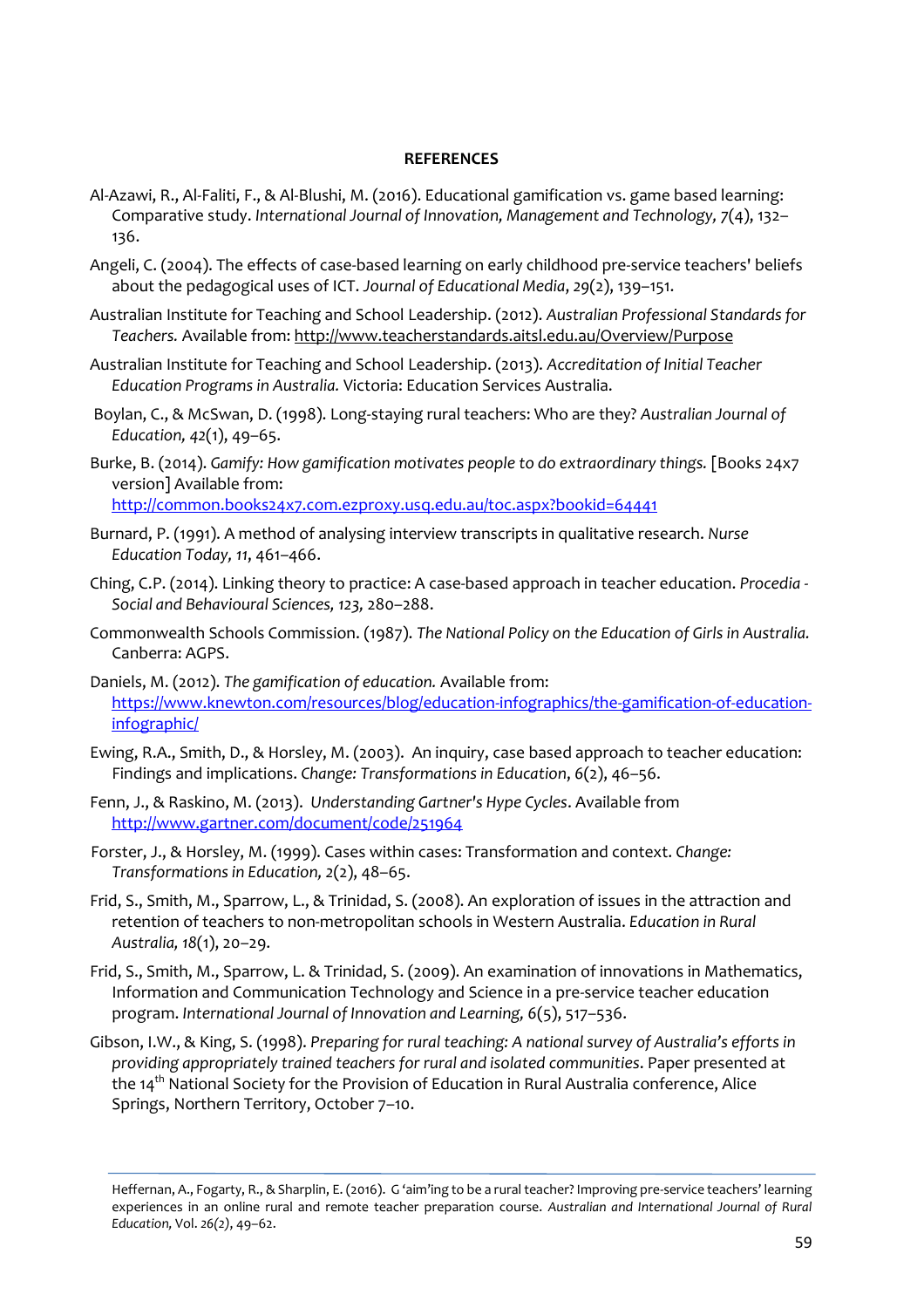- Halsey, R. J. (2005). *Pre-service country teaching in Australia: What's happening—what needs to happen?* Paper presented at the 21st Society for the Provision of Education in Rural Australia Conference. Darwin, NT.
- Halsey, J. (2006). Towards a spatial 'self-help' map for teaching and living in a rural context. *International Education Journal*, 7(4), 490–498.
- Herrington, A., & Herrington, J. (2001). Web-based strategies for professional induction in rural, regional and remote areas. In P.L. Jeffery (Ed.), *Proceedings of the Australian Association for Research in Education (AARE) International Educational Research Conference.* Fremantle.
- Heitzmann, R. (2008). Case study instruction in teacher education: Opportunity to develop students' critical thinking, school smarts and decision making. *Education*, *128*(4), 523–541.
- Human Rights and Equal Opportunity Commission. (2000). Recommendations: National Inquiry into Rural and Remote Education. Human Rights and Equal Opportunity Commission: Sydney.
- Information Resources Management Association. (2015). *Gamification: Concepts, methodologies, tools, and applications.* Hershey, PA: IGI Global.
- Johnson, L., Adams Becker, S., Cummins, M., Estrada, V., Freeman, A., & Ludgate, H. (2013). *NMC Horizon Report: 2013 Higher Education Edition.* Austin, Texas: The New Media Consortium.
- Kapp, K. M. (2012). *The gamification of learning and instruction: Game-based methods and strategies for training and education.* US: Jon Wiley &Sons.
- Kim, B. (2015). Chapter 5: Designing gamification in the right way. *Library Technology Reports, 51*(2), 29.
- Lieberoth, A. (2014). Shallow gamification: Testing psychological effects of framing an activity as a game. *Games and Culture,* doi:10.1177/1555412014559978
- Lock, G. (2007). *The student teacher rural experience program: Preparing preservice teachers to live in*  regional locations. Paper presented at the 23<sup>rd</sup> SPERA National Rural Education Conference, Perth, 30–31 August.
- Manuel, J. (2003). 'Such are the ambitions of youth': Exploring issues of retention and attrition of early career teachers in New South Wales. *Asia Pacific Journal of Teacher Education, 31*(2), 139–151.
- Marache-Francisco, C., & Brangier, E. (2015). Gamification and human-machine interaction: A synthesis. *Le Travail Humain, 78*(1), 165–190.
- Ministerial Council for Employment Education Training and Youth Affairs Taskforce in Rural and Remote Education. (2001). National Framework for Rural and Remote Education in Australia, *Journal of Research in Rural Education*, *17*, 112–119.
- Ministerial Review of Schooling in Rural Western Australia. (1994). *Schooling in Rural Western Australia*. Perth: Western Australia Education Department.
- Monroe, A.E., Blackwell, S.E., & Pepper, S.K. (2010). Strengthening professional development partnerships while bridging classroom management instruction and practice. *The Professional Educator*, *34*(2).
- National Health and Research Council, (2015). *National Statement on Ethical Conduct in Human Research (2007 - updated May 2015)*. Available from: [https://www.nhmrc.gov.au/\\_files\\_nhmrc/publications/attachments/e72\\_national\\_statement\\_may\\_](https://www.nhmrc.gov.au/_files_nhmrc/publications/attachments/e72_national_statement_may_2015_150514_a.pdf) [2015\\_150514\\_a.pdf](https://www.nhmrc.gov.au/_files_nhmrc/publications/attachments/e72_national_statement_may_2015_150514_a.pdf)
- New Media Consortium [NMC] (2013) *Horizon Report – 2013 Higher Education Edition.* Available from: <http://www.nmc.org/pdf/2013-horizon-report-HE.pdf>

Heffernan, A., Fogarty, R., & Sharplin, E. (2016). G 'aim'ing to be a rural teacher? Improving pre-service teachers' learning experiences in an online rural and remote teacher preparation course. *Australian and International Journal of Rural Education,* Vol. *26(2)*, 49–62.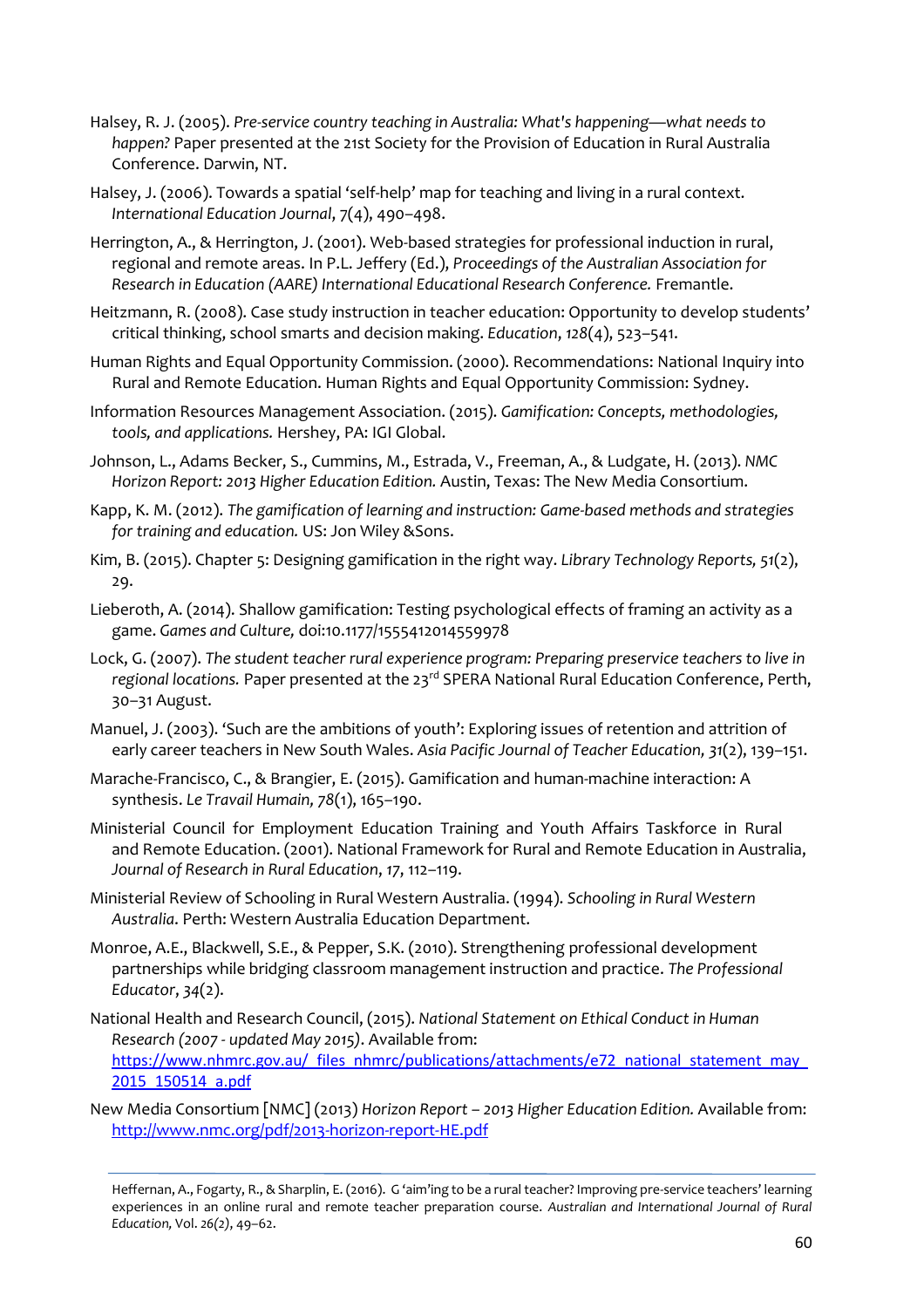- Ramsey, G. (2000). Quality matters. Revitalising teaching: Critical times, critical choices*. Teacher Education Review in New South Wales*. NSW: NSW Department of Education and Training.
- Rapp, A. (2015). A qualitative investigation of gamification: Motivational factors in online gamified services and applications. *International Journal of Technology and Human Interaction, 11*(1), 67–82.
- Salmon, G. (2013). *E-tivities: The key to active online learning (2nd Ed.).* New York: Routledge.
- Savery, J. (2006). Overview of problem-based learning: Definitions and distinctions. *The Interdisciplinary Journal of Problem-based Learning, 1*(1), 9–20.
- Sharplin, E. (2002). Rural retreat or outback hell: Expectations of rural and remote teaching. *Issues in Educational Research, 12,* 49–63.
- Sharplin, E. (2008). Quality of worklife for rural and remote teachers: Perspectives of novice, interstate and overseas-qualified teachers. Unpublished doctoral dissertation, The University of Western Australia.
- Sharplin, E. (2011). *Teaching out-of-field: The experiences of rural teachers.* Paper presented at ISFIRE 2011: Second International Symposium for Innovation in Rural Education: New directions for educational welfare in rural schools. 9-11 February, 2011 Kongju National University, Kongju, Korea.
- Shulman, J.H. (1992). *Case methods in teacher education*. NY: Teachers College Press.
- Simon, F., & Nemeth, K. (*2012*). *Digital decisions: Choosing the right technology tools for early childhood education.* Beltsville, MD: Gryphon House.
- [Smagorinsky, P., Cook, L. S., Jackson, A. Y., Moore, C., & Fry, P. G. \(2004\). Tensions in learning to](https://www.academia.edu/9155224/Smagorinsky_P._Cook_L._S._Jackson_A._Y._Moore_C._and_Fry_P._G._2004_._Tensions_in_learning_to_teach_Accommodation_and_the_development_of_a_teaching_identity._Journal_of_Teacher_Education_55_8-24)  [teach: Accommodation and the development of a teaching identity.](https://www.academia.edu/9155224/Smagorinsky_P._Cook_L._S._Jackson_A._Y._Moore_C._and_Fry_P._G._2004_._Tensions_in_learning_to_teach_Accommodation_and_the_development_of_a_teaching_identity._Journal_of_Teacher_Education_55_8-24) *[Journal of Teacher Education,](https://www.academia.edu/9155224/Smagorinsky_P._Cook_L._S._Jackson_A._Y._Moore_C._and_Fry_P._G._2004_._Tensions_in_learning_to_teach_Accommodation_and_the_development_of_a_teaching_identity._Journal_of_Teacher_Education_55_8-24)  [55](https://www.academia.edu/9155224/Smagorinsky_P._Cook_L._S._Jackson_A._Y._Moore_C._and_Fry_P._G._2004_._Tensions_in_learning_to_teach_Accommodation_and_the_development_of_a_teaching_identity._Journal_of_Teacher_Education_55_8-24)*, 8–[24.](https://www.academia.edu/9155224/Smagorinsky_P._Cook_L._S._Jackson_A._Y._Moore_C._and_Fry_P._G._2004_._Tensions_in_learning_to_teach_Accommodation_and_the_development_of_a_teaching_identity._Journal_of_Teacher_Education_55_8-24)
- Stensmo, C. (1999). *Case methodology in teacher education compared to 'traditional' academic teaching: A field experiment*. Paper presented at the 8th European Conference for Research on learning and Instruction (EARLI), August 24-28, 1999, Goteborg, Sweden.
- Stott, A., & Neustaedter, C. (2013). Analysis of gamification in education. Technical Report 2013-0422- 01, Connections Lab, Simon Fraser University, Surrey, BC, Canada, April.
- Sullivan, A., & Johnson, B. (2012). Questionable practices? Relying on individual teacher resilience in remote schools [online]. *Australian and International Journal of Rural Education, 22*(3), 101–116.
- Twomey, L. [Chair] (2008). *If you think education is expensive*. Perth, WA: Department of Education Training.
- Waghorn, A., & Stevens, K. (1996). Communication between theory and practice: How student teachers develop theories of teaching. *Australian Journal of Teacher Education, 21*(2). Available from:

<http://dx.doi.org/10.14221/ajte.1996v21n2.7>

- Wallace, A., & Boylan, C. (2007). Reawakening education policy and practice in rural Australia. In N. Rees, D. Boyd, & E. Terry (Eds.), *23rd National Rural Education Conference Proceedings. Collaboration for success in rural and remote education and training (*pp. 15-29). Perth: SPERA
- Watson, A. (1988). Professional development in rural schools: A case study of teacher satisfaction and interests. In Reeves, D. (Ed.) *Rural Communities: Determining their future.* 4<sup>th</sup> Annual SPERA Conference. SPERA: Toowoomba.

Heffernan, A., Fogarty, R., & Sharplin, E. (2016). G 'aim'ing to be a rural teacher? Improving pre-service teachers' learning experiences in an online rural and remote teacher preparation course. *Australian and International Journal of Rural Education,* Vol. *26(2)*, 49–62.